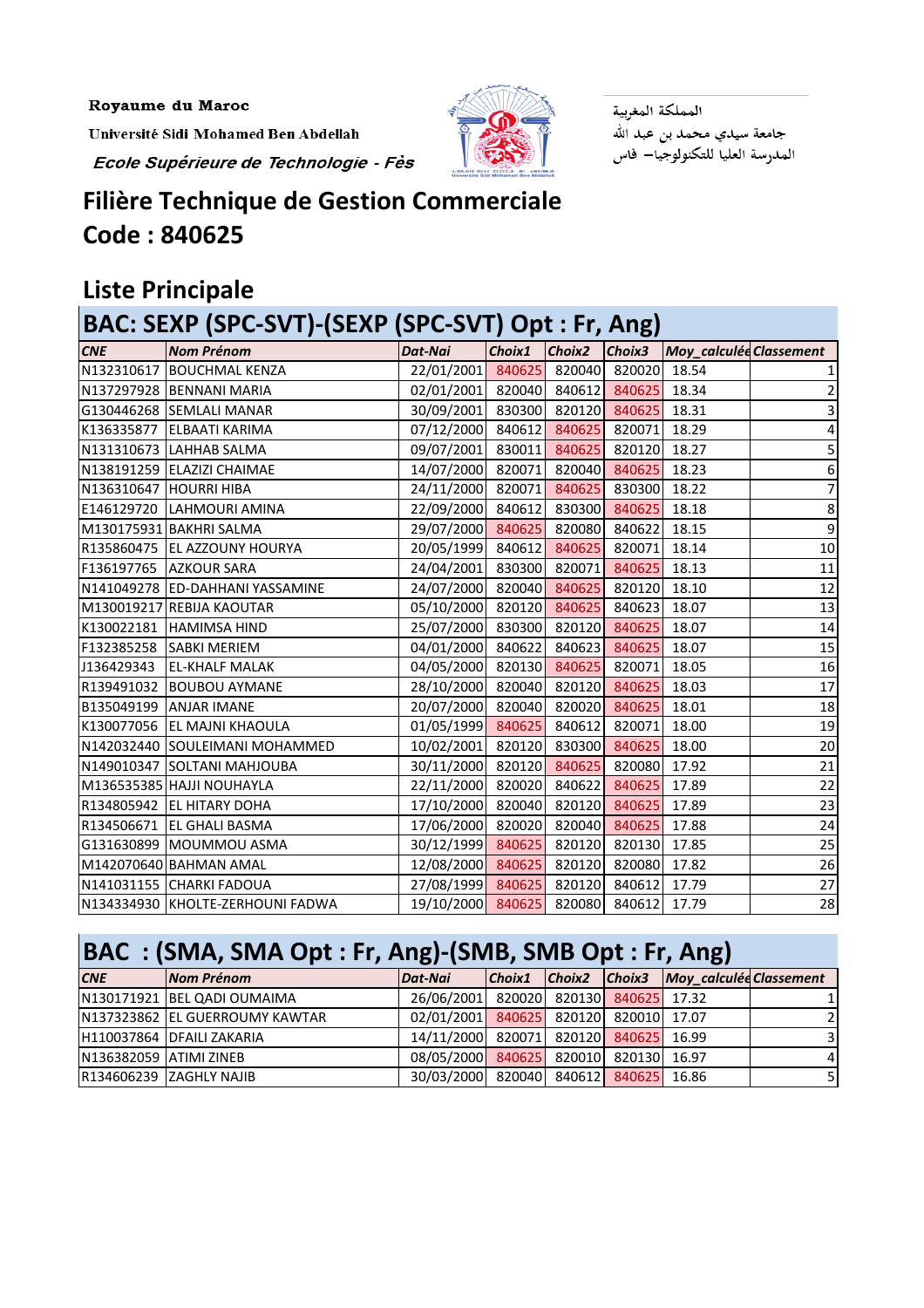| <b>BAC: Sc Eco</b>     |                               |                                       |        |               |              |                                                        |                  |
|------------------------|-------------------------------|---------------------------------------|--------|---------------|--------------|--------------------------------------------------------|------------------|
| <b>CNE</b>             | <b>Nom Prénom</b>             | Dat-Nai                               |        |               |              | Option1   N° Ordre   Option2   Moy_calculée Classement |                  |
| F130366476             | <b>IDAM AMINA</b>             | 24/02/2000 820120 840625              |        |               | 820080 18.89 |                                                        | 1                |
| R130504207             | <b>SERHSOUH WAFAE</b>         | 27/12/2000 840625 830300              |        |               | 820080 17.79 |                                                        | $\mathbf{2}$     |
|                        | N140040507 HMAMI KENZA        | 16/10/2000 820120 840625              |        |               | 820080       | 17.50                                                  | $\mathbf{3}$     |
| N135322607             | <b>IDRISSI ALAMI WIAME</b>    | 07/03/2001                            | 820120 | 840625        | 820080       | 17.49                                                  | $\overline{4}$   |
| R130089004             | <b>RAKI MERYEM</b>            | 05/10/2000 820120 830300              |        |               | 840625       | 17.31                                                  | 5                |
| F144035446             | <b>ER-RAZY FADWA</b>          | 12/05/2000 830300 840625              |        |               | 820120       | 17.27                                                  | $\boldsymbol{6}$ |
| N148040727             | <b>BENNANI AMINE</b>          | 08/05/2000 820120 840625              |        |               | 820080       | 17.18                                                  | $\overline{7}$   |
| N136310618 ROKY SAFAE  |                               | 02/03/2001 820120 830300              |        |               | 840625       | 17.12                                                  | $\bf 8$          |
| L130004302             | <b>HALIM ABDOULLAH</b>        | 11/05/2000 820120                     |        | 840625        | 830300       | 17.10                                                  | $\boldsymbol{9}$ |
| E133197512             | <b>GHAOUZY AFAF</b>           | 07/07/2000 840625 820120              |        |               | 820080       | 17.09                                                  | 10               |
|                        | N134109026 LAAJAL ZINEB       | 21/12/2000 830300                     |        | 820120        | 840625       | 17.07                                                  | 11               |
|                        | M137384194 EL GHDAICH HAJAR   | 07/07/2000 820120 840625              |        |               | 830300       | 17.06                                                  | 12               |
|                        | D136901425 AARIF TOURIA       | 20/04/1999 820120 840625              |        |               | 830300       | 17.06                                                  | 13               |
|                        | N139321688 JKAOUA OTHMANE     | 29/06/2000 820080                     |        | 820120        | 840625       | 17.04                                                  | 14               |
|                        | M140007438 BABA YASSER        | 28/08/2000 820120 830300              |        |               | 840625       | 16.95                                                  | 15               |
|                        | S144018314   NOUALI AOUATIF   | 21/05/2000 820120 840625              |        |               | 830300       | 16.92                                                  | 16               |
|                        | M136199959 AFFATHE RIM        | 20/03/2001 820120 840625              |        |               | 830300       | 16.89                                                  | 17               |
|                        | R138560840 AQLIL YASMINE      | 19/04/2000 840625                     |        | 820120        | 830300       | 16.83                                                  | 18               |
| R130060467             | MOUNTI FATIMA EZ-ZAHRA        | 19/10/2000                            | 830300 | 820120        | 840625       | 16.74                                                  | 19               |
|                        | N134310656 LOUDIYI WISSAL     | 20/06/2000 820120 840625              |        |               | 820080       | 16.67                                                  | 20               |
|                        | N131192457 LAMRANI SALMA      | 18/09/2000 820120 840625              |        |               | 830300       | 16.67                                                  | 21               |
|                        | D136914208 AIT EL CAID AIMAN  | 20/04/2000 820120 830300              |        |               | 840625       | 16.66                                                  | 22               |
|                        | N132310676 ALAMI IKRAM        | 08/04/2000 820120                     |        | 820080        | 840625       | 16.64                                                  | 23               |
| F140002490             | <b>HDIDOU NIZAR</b>           | 10/07/2000 840625                     |        | 830300        | 820120       | 16.60                                                  | 24               |
|                        | M133266535 SBAIBI WISSAL      | 01/07/2000 820120 830300              |        |               | 840625       | 16.58                                                  | 25               |
| G138601040 RIZKI NAJLA |                               | 22/08/2000 840625                     |        | 820120        | 830300       | 16.56                                                  | 26               |
|                        | R134290769 FRIKEH YASSINE     | 17/04/2001 820120 840625              |        |               | 830300       | 16.56                                                  | 27               |
| N141016710             | <b>LYOUBI AYA</b>             | 03/07/2000                            |        | 820120 830300 | 840625       | 16.52                                                  | 28               |
|                        | N133310621 DRIAF FATIMA-ZAHRA | 30/01/2001 820120 840625 820080 16.51 |        |               |              |                                                        | 29               |
|                        | E145133646 EL ASRI SALMA      | 06/04/2000 820120 840625              |        |               | 830300       | 16.49                                                  | 30               |
| D146017473             | <b>EL MARCHOUM SOUKAINA</b>   | 03/11/1999                            | 840625 | 820120        | 830300       | 16.47                                                  | 31               |
| K131514413             | <b>DRIHMI MOHAMMED</b>        | 28/08/2001                            | 840625 | 820120        | 830300       | 16.45                                                  | 32               |
| F135385651             | <b>EL-KAROUSSE MERYEM</b>     | 28/11/2000                            | 820080 | 820120        | 840625       | 16.43                                                  | 33               |
| N141023082             | <b>AOUICH ABDERRAHMANE</b>    | 03/03/2001                            | 820120 | 840625        | 820080       | 16.42                                                  | 34               |
| P134120460             | <b>CHHIBOU KAOUTHAR</b>       | 06/08/2000                            | 820120 | 820080        | 840625       | 16.41                                                  | 35               |
| G131446970             | <b>EL BEKHTI ABIR</b>         | 13/03/2001                            | 820120 | 840625        | 820080       | 16.37                                                  | 36               |
| R130623688             | SOULALI WASSILA               | 29/05/2000                            | 820120 | 820080        | 840625       | 16.37                                                  | 37               |
|                        | N139307262 MOFID EL MAHDI     | 17/02/2000                            | 820080 | 840625        | 820120       | 16.36                                                  | 38               |
| E147125867             | <b>BENDRISS IHSSAN</b>        | 23/05/2001                            |        | 820120 840625 | 820080       | 16.34                                                  | 39               |
|                        | N131194955 LMALLOUKI MARYAM   | 20/05/2001                            | 840625 | 830300        | 820080       | 16.32                                                  | 40               |
| N137305095             | <b>BOUSFIHA FATIMA-ZOHRA</b>  | 10/06/2000                            | 820120 | 820080        | 840625       | 16.31                                                  | 41               |
| E137161546             | <b>ANEJAR FATIMA ZAHRAA</b>   | 24/01/2000                            | 820120 | 830300        | 840625       | 16.30                                                  | 42               |
| N131193420             | <b>BEN EL CADI OUIFAK</b>     | 16/04/2001                            | 820120 | 840625        | 830300       | 16.29                                                  | 43               |
| R130290941             | <b>BOUHABBAZ AICHA</b>        | 14/11/2000                            | 840625 | 820120        | 830300       | 16.27                                                  | 44               |
| N148025092             | <b>RHOUNI ISMAIL</b>          | 27/11/2000                            | 820120 | 840625        | 830300       | 16.26                                                  | 45               |
| R132290824             | <b>AMAKKASSE TARIK</b>        | 23/12/2000                            | 820120 | 830300        | 840625       | 16.26                                                  | 46               |